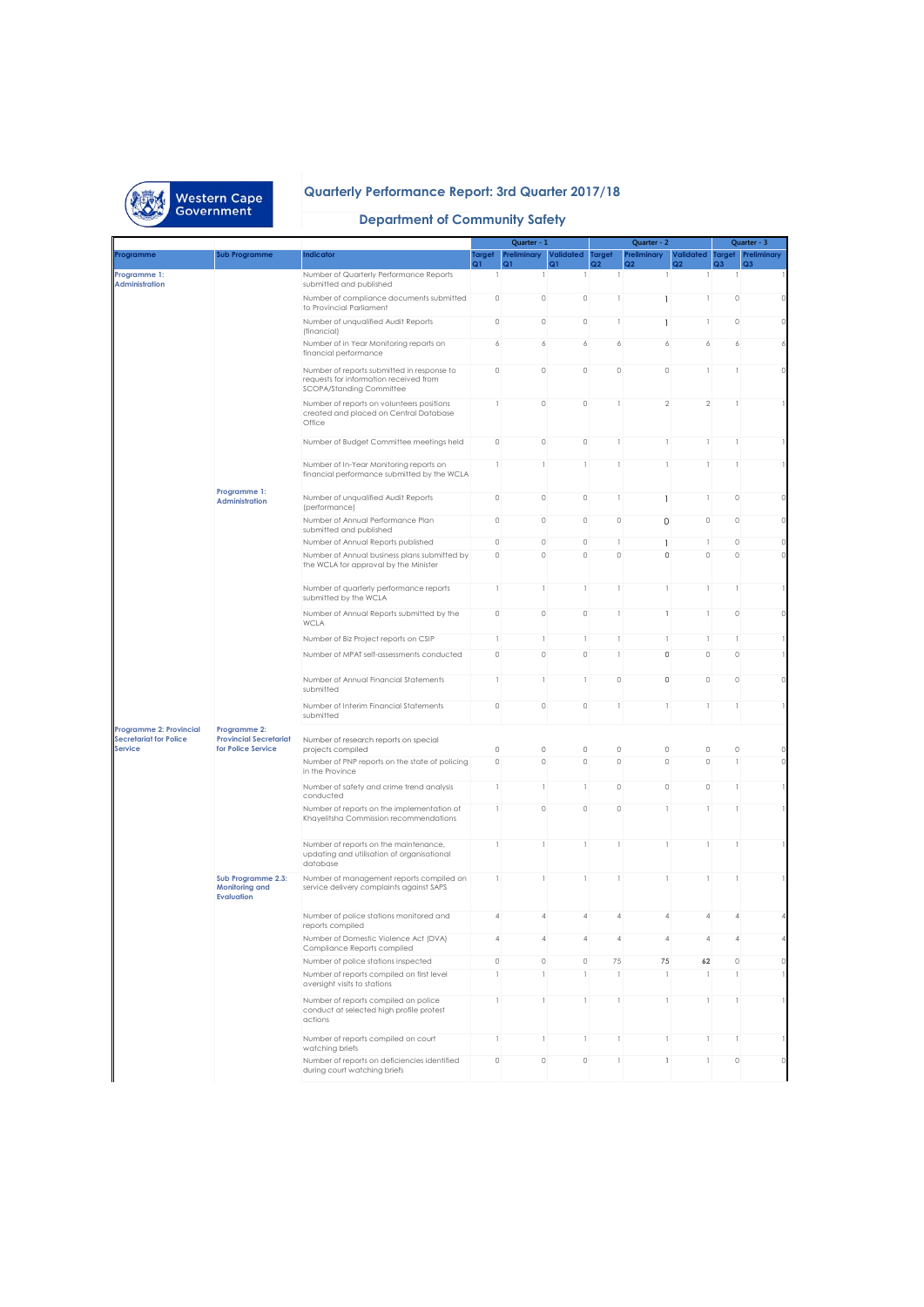|                                                                       |                                                                |                                                                                                                                                                                        | Quarter - 1    |                                       |                         |                 | Quarter - 2       |                 |                                       | Quarter - 3                           |
|-----------------------------------------------------------------------|----------------------------------------------------------------|----------------------------------------------------------------------------------------------------------------------------------------------------------------------------------------|----------------|---------------------------------------|-------------------------|-----------------|-------------------|-----------------|---------------------------------------|---------------------------------------|
| Programme                                                             | Sub Programme                                                  | <b>Indicator</b>                                                                                                                                                                       | Target         | Preliminary<br><u>ວາ</u>              | <b>Validated</b> Target | $\overline{22}$ | Preliminary<br>രാ | Validated<br>Q2 | <b>Target</b>                         | Preliminary                           |
|                                                                       |                                                                | Number of engagements with the SAPS,<br>National Prosecuting Authority (NPA) and<br>Department of Justice and Constitutional<br>Development (DiJ&CD) where deficiencies<br>were tabled | $\circ$        | $\circ$                               | $\circ$                 | $\mathbf{1}$    | 1                 | 5               | $\circ$                               | $\Omega$                              |
|                                                                       |                                                                | Number of reports compiled on<br>implementation of IPID recommendations by<br>SAPS                                                                                                     | 0              | $\mathbb O$                           | $\mathbb O$             | 0               | $\circ$           | $\mathbb O$     | 0                                     | $\Omega$                              |
|                                                                       |                                                                | Number of reports on Monitoring and<br>Evaluation special projects compiled                                                                                                            | $\mathbb O$    | $\circ$                               | $\mathbb O$             | $\mathbb O$     | $\circ$           | $\mathbb O$     | $\circ$                               | $\Omega$                              |
|                                                                       |                                                                | Number of reports compiled on<br>implementation of National Monitoring Tool<br>recommendations                                                                                         | 0              | $\circ$                               | $\mathbb O$             | $\mathbb O$     | $\circ$           | $\circ$         | 0                                     | $\Omega$                              |
|                                                                       |                                                                | Number of improvement reports on<br>deficiencies identified during oversight visits at<br>police stations                                                                              | $\circ$        | $\mathbb O$                           | $\mathbb O$             | 1               | 1                 | 1               | $\circ$                               | $\Omega$                              |
|                                                                       | Sub Programme 2.4:<br><b>Safety Promotion</b>                  | Number of crime prevention programmes<br>implemented                                                                                                                                   | 1              | 3                                     | $\sqrt{2}$              | -1              | 1                 | 4               | 1                                     | 1                                     |
|                                                                       |                                                                | Number of community safety outreach<br>programmes rolled out                                                                                                                           | 20             | 22                                    | 22                      | 20              | 16                | 13              | 20                                    | 28                                    |
|                                                                       |                                                                | Number of youth safety outreach                                                                                                                                                        | 1              | 6                                     | 6                       | $\overline{2}$  | $\circ$           | $\circ$         | $\begin{array}{c} \hline \end{array}$ | $\circ$                               |
|                                                                       | Sub Programme 2.5:                                             | Number of functional CPFs assessed                                                                                                                                                     | $\circ$        | 20                                    | $\circ$                 | $\circ$         | $\circ$           | $\circ$         | $\circ$                               | $\circ$                               |
|                                                                       |                                                                | Number of functional CSFs assessed                                                                                                                                                     | $\mathbf{1}$   | 1                                     | 1                       | 1               | 1                 | 1               | $\begin{array}{c} \hline \end{array}$ | 1                                     |
|                                                                       |                                                                | Number of training and support interventions<br>conducted to support CPFs reporting on the<br>EPP                                                                                      | 8              | 8                                     | $\sqrt{5}$              | 8               | 10                | 7               | 8                                     | 10                                    |
|                                                                       |                                                                | Number of Matching Grants special projects<br>considered                                                                                                                               | 10             | 12                                    | 12                      | 10              | 18                | 18              | 10                                    | 21                                    |
|                                                                       |                                                                | Number of CPFs submitting EPP web-based<br>reports                                                                                                                                     | 15             | 12                                    | 12                      | 15              | 16                | 16              | 15                                    | 3                                     |
|                                                                       |                                                                | Number of valid EPP TPAs signed with CPFs<br>and Cluster Boards                                                                                                                        | 83             | 44                                    | 44                      | 83              | 70                | 70              | $\circ$                               | 17                                    |
|                                                                       |                                                                | Number of CPFs and Cluster Board meetings<br>attended                                                                                                                                  | 20             | 20                                    | 25                      | 20              | 30                | 16              | 20                                    | $\begin{array}{c} \hline \end{array}$ |
|                                                                       |                                                                | Number of Community Safety Plans signed-off<br>for the CSIP areas                                                                                                                      | $\mathbb O$    | $\circ$                               | $\circ$                 | $\mathbb O$     | $\circ$           | $\circ$         | $\circ$                               | $\circ$                               |
| Programme 3: Provincial<br><b>Policing Functions</b>                  | Programme 3:<br><b>Provincial Policing</b><br><b>Functions</b> | Number of work opportunities created with<br>partners                                                                                                                                  | 250            | 486                                   | 382                     | 250             | 189               | 183             | 250                                   | 316                                   |
|                                                                       |                                                                | Number of partners allocated with youth<br>placements                                                                                                                                  | 15             | 15                                    | 52                      | 15              | 37                | $\circ$         | 10                                    | 65                                    |
|                                                                       |                                                                | Number of areas where youth and religion for<br>safety programmes are implemented                                                                                                      | 0              | $\circ$                               | $\circ$                 | 20              | 22                | 22              | 10                                    | 33                                    |
|                                                                       |                                                                | Number of partners monitored and evaluated                                                                                                                                             | 0              | $\circ$                               | $\circ$                 | 20              | 20                | 13              | 20                                    | 20                                    |
|                                                                       |                                                                | Number of youth trained through formal<br>partnerships                                                                                                                                 | 250            | 270                                   | 178                     | 250             | $\circ$           | $\circ$         | 250                                   | 357                                   |
|                                                                       |                                                                | Number of intergrated Community Safety<br>Partnerships with Municipalities established                                                                                                 | $\overline{2}$ | $\overline{2}$                        | 1                       | $\overline{2}$  | $_{3}$            | $\circ$         | $\,2$                                 | $\overline{2}$                        |
|                                                                       |                                                                | Number of youth safety interventions<br>facilitated                                                                                                                                    | 1              | $\circ$                               | $\circ$                 | 1               | 1                 | 1               | 1                                     | 3                                     |
|                                                                       |                                                                | Number of reports on complaints received<br>and the status therof                                                                                                                      | 1              | 1                                     | 1                       | 1               | 1                 | 1               | 1                                     |                                       |
|                                                                       |                                                                | Number of outreach programmes conducted                                                                                                                                                | $\overline{4}$ | 5                                     | $\overline{4}$          | $\overline{A}$  | 5                 | $\overline{4}$  | $\overline{4}$                        | $\overline{4}$                        |
|                                                                       |                                                                | Number of Annual Reports on activities of the<br>Ombudsman                                                                                                                             | 1              | $\begin{array}{c} \hline \end{array}$ | 1                       | $\circ$         | $\circ$           | $\circ$         | $\circ$                               |                                       |
| Programme 4: Security Risk Programme 4: Security<br><b>Management</b> | <b>Risk Management</b>                                         | Number of transversal security manager forum<br>meetings facilitated                                                                                                                   | $\mathbf{1}$   | $\mathbf{1}$                          | 1                       | $\mathbf{1}$    | 1                 | $\mathbf{1}$    | 1                                     | 1                                     |
|                                                                       |                                                                | Number of reports on the training and<br>development needs for officials involved in<br>the management of security risk within the<br>WCG                                              | 1              | $\begin{array}{c} \hline \end{array}$ | 1                       | 1               | 1                 | 1               | 1                                     | $\mathbf{1}$                          |
|                                                                       |                                                                | Number of reports on the implementation of<br>the transversal Strategic Sourcing Strategy                                                                                              | 1              | 1                                     | 1                       | 1               | 1                 | 1               | 1                                     |                                       |
|                                                                       |                                                                | Number of NHW formations accredited                                                                                                                                                    | 25             | 38                                    | 38                      | 25              | 23                | 23              | 25                                    | 65                                    |
|                                                                       |                                                                | Number of engagements with accredited<br>NHW structures                                                                                                                                | 1              | 1                                     | 1                       | $\mathbf{1}$    | Т.                | 1               | 1                                     | $\mathbf{1}$                          |